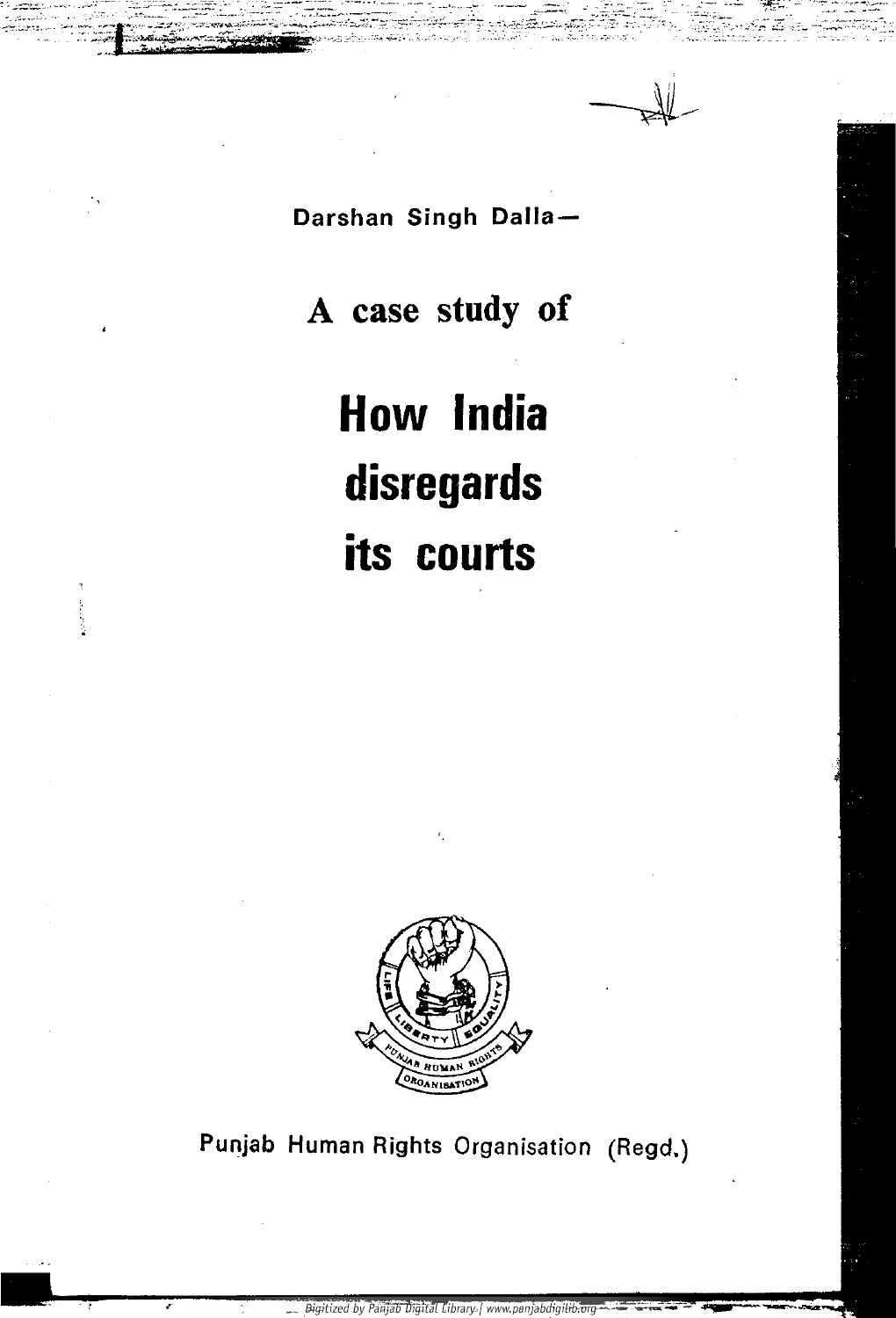### The Story of Darshan Singh Dalla

Media reported in April 1988 that Darshan Singh Dalla, a Sikh activist had been arrested by the police. On April 2, 1988, the Punjabi Tribune carried a news projecting the demand for production of Dalla before a Judicial Magistrate. On April 6, Akali Patrika through a story carried the charge that Dalla was in the custody of the police. It was pleaded that either he should be released forthwith or tried in accordance with law. Ajit, yet another daily, reported on April 7, 1988, that the detenu was in the custody of Raikot police and that he was being tortured. Akali Patrika reported the charge on April 20, 1988 that the detenu continued to be in the custody of the police and pleaded for his formal arrest if there was any case against him. On April 21, again, an item in Akali Patrika demanded the detenu's release.

### Wife approaches P. H. R. O.

In the meanwhile, Bibi Paramjit Kaur, wife of the detenu, approached the Punjab Human Rights Organisation through its General Secretary, D. S. Gill, requesting him to take necessary action to ensure that her husband was dealt with in accordance with law and not extrajudicially as, she feared, was being done.

In mid May, 1988, the Government of India prepared and released a document listing charges against and evidence of Pakistan's involvement in Punjab stating specifically, *inter alia,*  that on information supplied by Darshan Singh Dalla on March 27-28, 1988, to the police a huge quantity of weapons was recovered'.

From other pieces of information, it was made out that Darshan Singh Dalla was arrested by the Ropar police from the Ropar bus stand on March 26, 198S. The Government of India's document mentioned above corroborated the information. Subsequent information stated that the detenu also remained in the custody of the Hoshiarpur police in the first week of April, 1988. P. H. R. O. investigations revealed that Dalla, 32, was an activist of Khalistan Liberation Force. He belonged to Dalla village in Ludhiana district. He was an artisan by professsion and was landless. Dalla was first arrested on January 16, 1985 2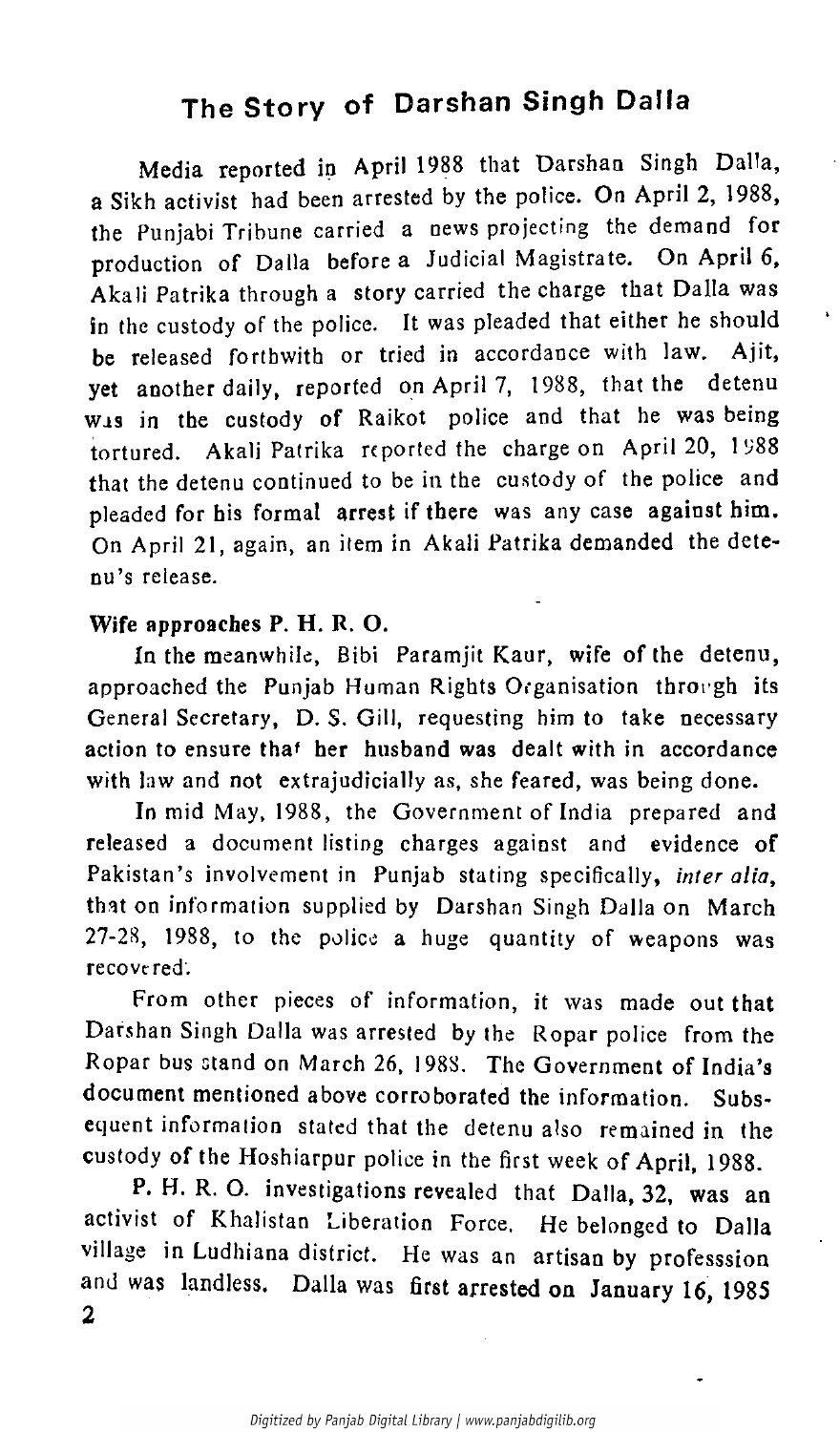alongwith Gurdev Singh Kaonke, who later became Chief of Akal Takhat. Both faced the charge of an attempt to assassinate Kirpal Singh, the then Jathedar of Akal Takhat. After spending a year in Ludhiana jail, Dalla was bailed out in December 1985. Graduation to "A" Class

According to Paramjit Kaur, Dalla was reportedly and frequently held as and when any incident of violence in or around Jagraon took place. The police harassment became unbearable and Dalla had *to* leave house to go underground. Subsequently the police arrested and tortured for quite some time 35-40 relations of Dalla including wife and brothers and declared him an "A" class extremist with Rs. One Lakh as reward to anyone revealing his whereabouts. The police went to the extent of untethering animals from the family's house leaving them to no one's care and even locked the house.

There was no one to fend for the family which included the 26-year-old wife, the 60 year-old-mother, Mukhtiar Kaur and the five-year-old daughter, Amritpal Kaur. It was in these circumstances that the wife approached P. H. R. O. for legal help and the General Secretary, as "next friend" of Dalla, filed a writ petition, in the Punjab and Haryana High Court, at Chandigarh. The prolonged case, in which young,-professionally dedicated advocate, R. S. Bains, appeared for D.S.Gill, resulted in the Punjab and Haryana High Court passing the following order on October 27, 1989 :

"Criminal Writ Petition No 1779 of 1989.

### D. S. Gill versus State of Punjab and others.

S. S. Grewal, J.

 $\mathcal{L}_{\mathcal{A}}$ 

This petition under Articles 226/227 of the Constitution of India relates to grant of writ of Habeas Corpus for the production of detenu Darshan Singh Dalla and, if his custody was found illegal, to set him free in accordance with Article 21 of the Constitution.

This petition has been filed by Mr. D. S. Gill, a practising Advocate at Ludhiana on the allegations that detenu was arrested from Ropar bus stand on 26th of March 1988 by Ropar District Police. It was further pleaded that the detenu was neither produced before any Judicial Magistrate nor was he arrested

Digitized by Panjab Digital Library | www.panjabdigilib.org

3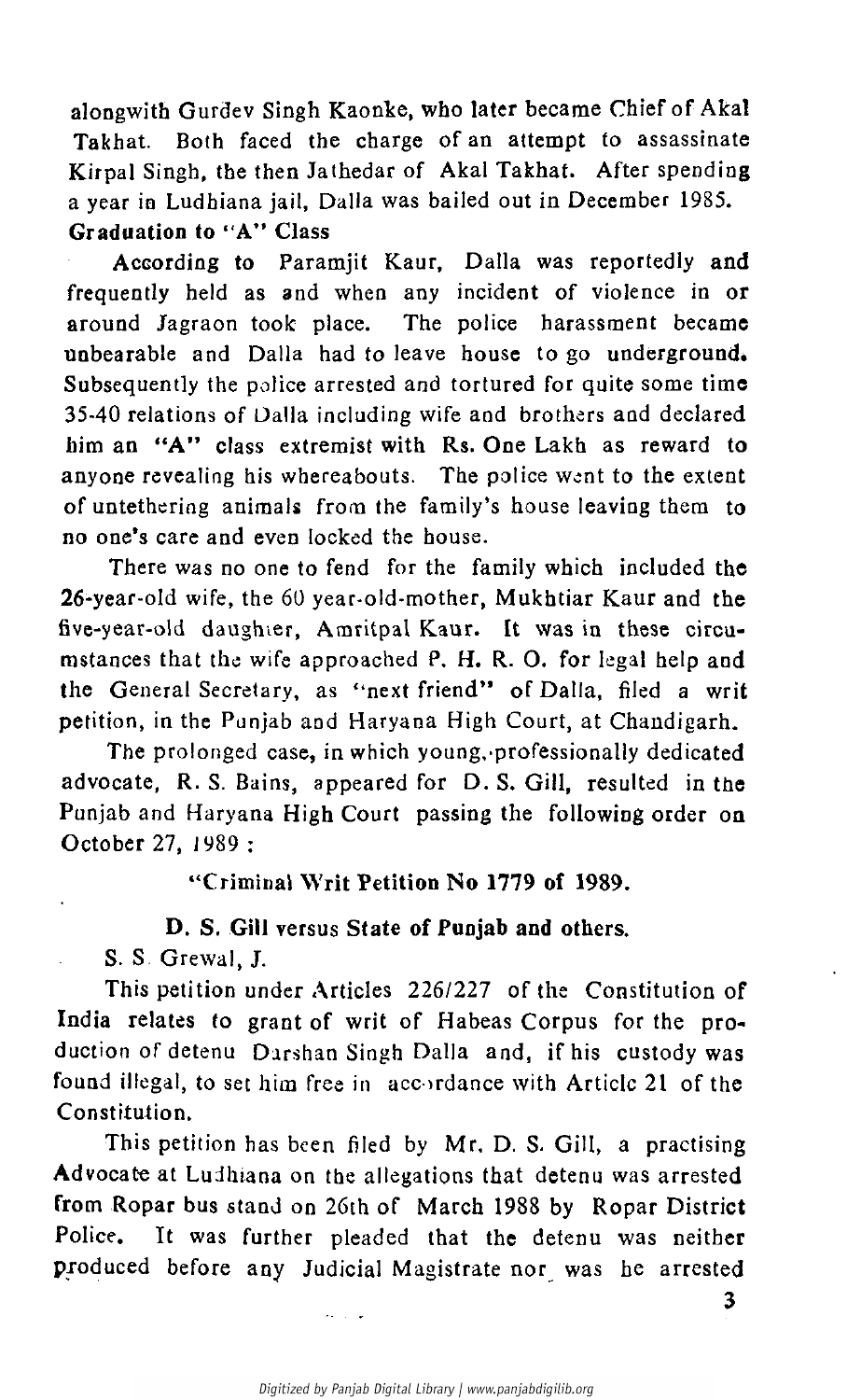under the National Security Act. It was further pleaded that the whereabouts of said detenu had not been disclosed to his friends and family members in spite of persistent efforts made by the petitioner and that the detenu was kept in illegal custody of Ropar police for a week and then handed over to para military forces. The detenu was last seen at Hoshiarpur City Police Station in the first week of April, 1988, and since then no information concerning the said detenu was given to his family members. It was also pleaded that the news concerning the arrest of detenu was also published in daily Akali Patrika and daily Ajit, Jullundur as well as Punjabi Tribune Chandigarh. The demand for release of the petitioner from police custody or his production in a court of law was published in newspapers in April 1988 but to no effect. It was also pleaded that Union of India ( respondent No. 2 )

published a booklet in May, 19S8, concerning some recent recoveries of weapons in Punjab wherein at item No. I dated 27th/28th of March, 1988, it is mentioned that on the basis of disclosures made by Darshan Singh Dalla, a notorious terrorist of Ludhina and Bhupinder Singh, a Canadian Sikh, who sneaked into India from Pakistan, a substantial quantity of weapons including explosives were recovered from a secret hide-out in Patti area of Amritsar district. This arms cache included 13 Ak-47 Chinese rifles, an American rifle with round magzine, 4 sophisticated bombs and 18 detonators along with 14 anti-tank grenades and power charges, which were used in recent attack by terrorists on C.R.P.F. camp at Phagwara. Union of India (respondent No. 2) in its reply denied the averments that the Ministry of Home Affairs has brought out a booklet of involvement of Pakistan in terrorism in Panjab. It was specifically admitted that the portion quoted by the petitioner is an extract from this booklet. It was, however, pleaded that the conclusion drawn by the petitioner to the effect that the said disclosures were based on confessional statement of Darshan Singh Dalla is incorrect and that the said disclosures were brought to the knowledge of Deputy Secretary, Ministry of Home Affairs, who has filed written statement on behalf of Union of India, by a source and it would not be in the public interest to disclose the identity of the source. It was, however, pleaded that the Union of India has no information concerning the where-4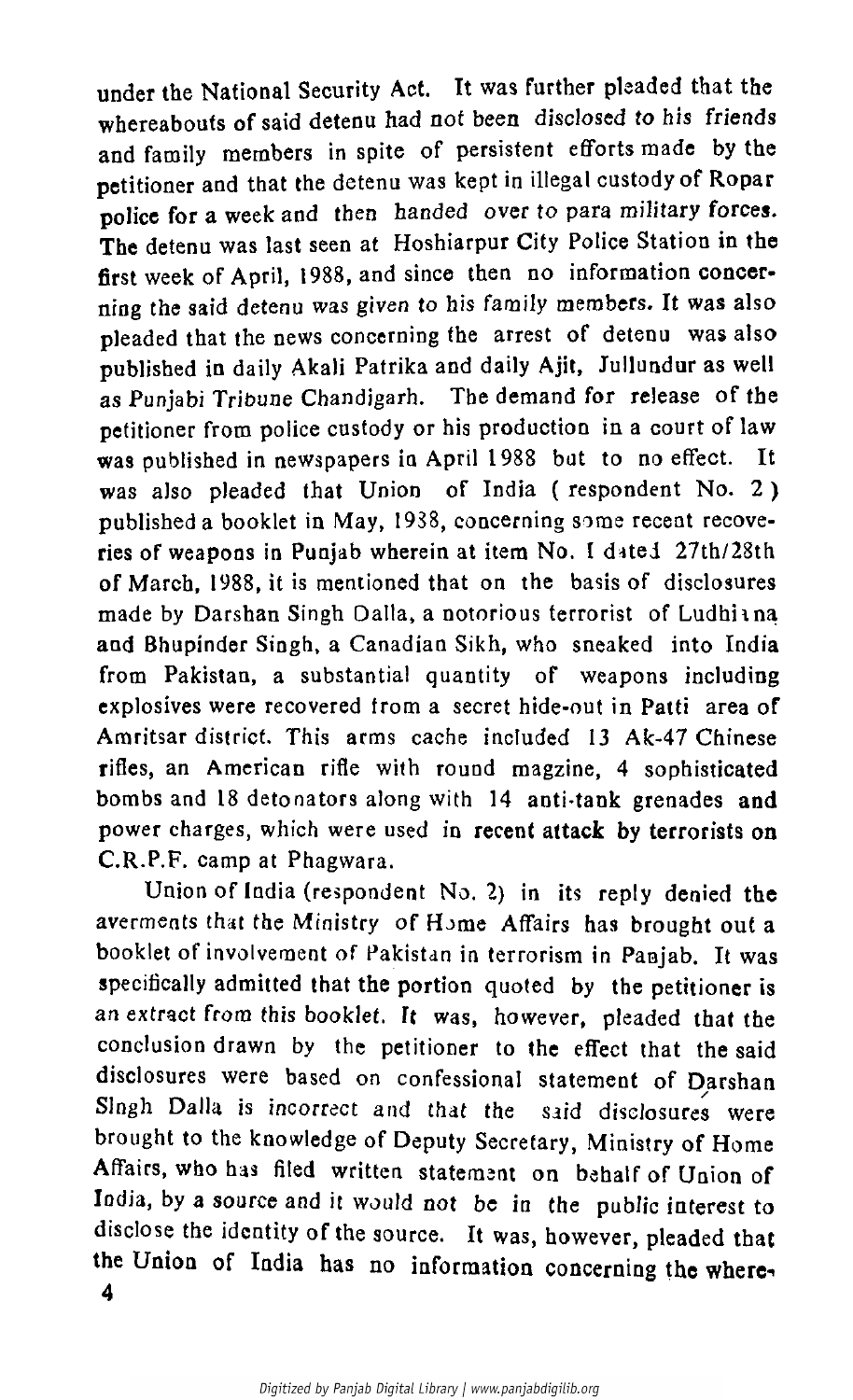aboufs of Darshan Singh Dalla.

On behalf of respondent Punjab State (respondent No. 3) Mr. Chander Shekhar, Senior Superintendent of Police, Ropar, through his written statement, denied the averments in the petition. It was denied that the detenu was either arrested or detained by Ropar police. Rather *it* was pleaded that it had absolutely no knowledge about the said detenu.

In the affidavit filed on behalf of S. S. P., Hoshiarpur (respondent No. 4) it was pleaded that Darshan Singh Dalla (alleged detenu) was neither arrested in any case by the Hoshirpur police, nor was he in police custody nor wanted in any case in the district.

Vide order of this court, dated 26th of July, 1989, counsel for the Union of India sought time to find out as to whether the information given in the booklet about the recent recoveries

of weapons in Punjab, published by the Government of India, concerning the allegations levelled in para No. 5 of the petition and para No. 7 of the written reply filed by the Union of India through its Deputy Secretary, Ministry of Home affairs, Mr. S.C. Aggarwal, was correct or not.

Counsel for the parties were heard. On behalf of petitioner, it was submitted that Union of India in its affidavit

Digitized by Panjab Digital Library | www.panjabdigilib.org

In pursuance of the said order, Mr. S. C. Aggarwal, Deputy Secretary, Ministry of Home Affairs, filed another reply in form of affidavit wherein it was re-affirmed that the facts stated in para No. 7 of the affidavit filed earlier by him were based on official records and were believed to be true. However, as regards further particulars of the matter, it was mentioned that the disclosures about concealment of weapons by Darshan Singh Dalla came to be known to the police in Amritsar district through a source. Acting on this, the police raided the house of one Boor Singh *Nihang* in police station Patti area of district Amritsar and weapons were recovered. Case F. I. R. No. 37 dated 28th of March 1988 under Sections 216-A I.P.C., 25/54/59 of the Arms Act, 3/4 of T.A.D.A. and 4/5 of the Explosives Act was registered at Police Station Patti, District Amritsar and that giving further particulars of the source will not be in public interest, as it would compromise the operations of the security forces and endanger the lives of similar sources.

**5**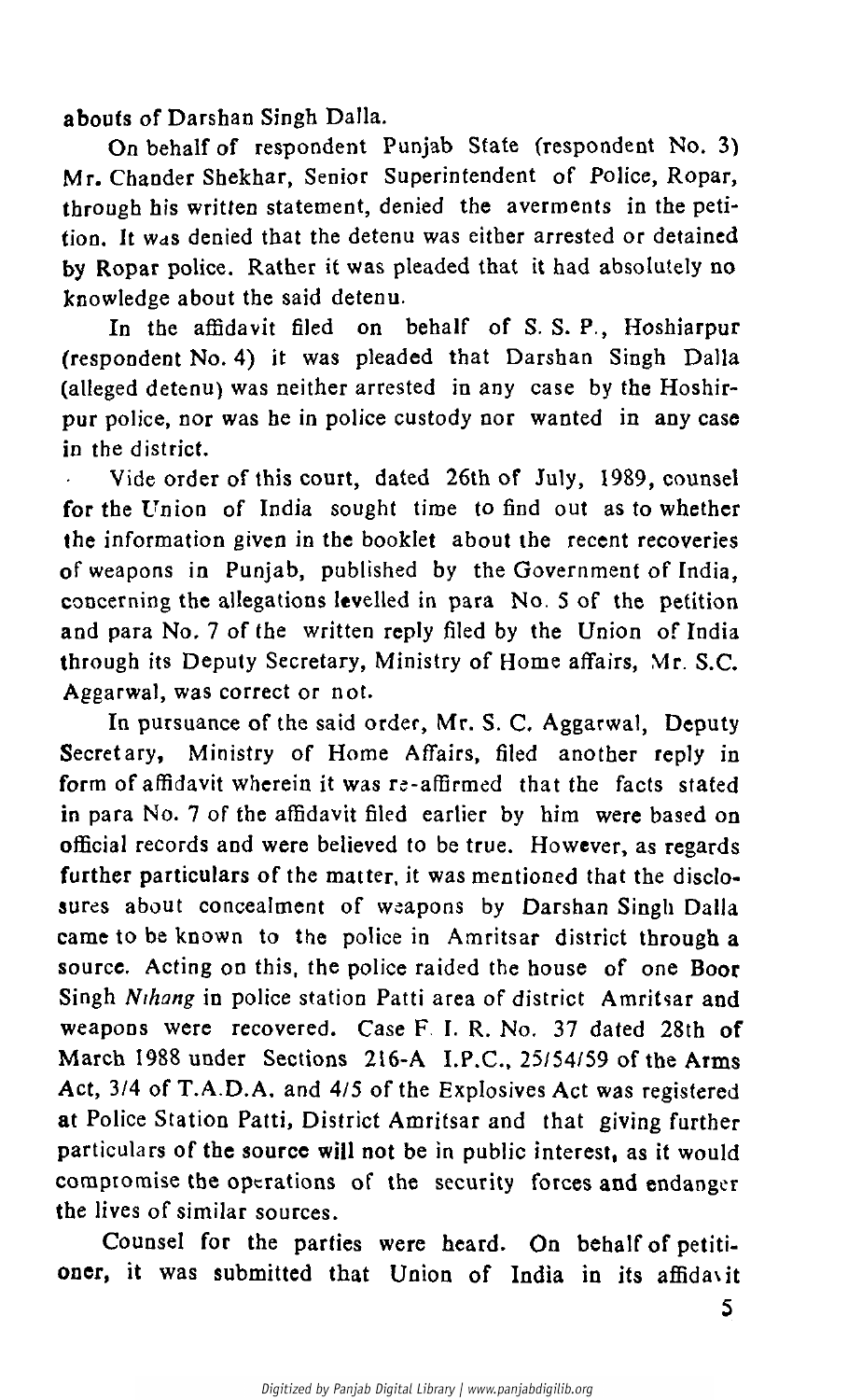has pleaded that the Government of India in booklet has specifically mentioned that on the basis of disclosures made by Darshan Singh Dalla, a notorious terrorist of Ludhiana and Bhupinder Singh, a Canadian Sikh, who sneaked into India from Pakistan, a substantial quantity of weapons and explosives were recovered from a secret hideout in Patti area of Amritsar district. On the basis of the contents of the aforesaid booklet published by the Union of India, it was submitted that since the contents of the booklet are based on the disclosures said to have been made by the said detenu, it is quite apparent that Darshan Singh Dalla remained or is still in custody of para military forces belonging to the Union of India and the State Government too would be deemed to be in knowledge of the whereabouts of the said detenu, and, would also know about his illegal detention.

On the other hand, on behalf of the respondents it was submitted that the said detenu is neither in the custody of the Union of India, nor of the State Government and that the reference withregard to the contents of the booklet, referred to above, merely indicate that the said disclosures were made by Darshan Singh Dalla to some other source and information in this regard has trickled down from some source and, it would not be desirable in the public interest to disclose that source. A careful perusal of the contents of the booklet, referred to above in reply filed by Union of India leaves no one in doubt that reference in the said booklet is only with-regard to the discloures made by Darshan Singh Dalla himself. It is significant to note that there is no reference whatsoever in the contents of the booklet, referred to in the pleadings of the parties, that disclosures were made by Darshan Singh Dalla to some one else or that information with regard to these disclosures actually trickled down to the Union of India through some other source. In case the arguments advanced on behalf of the respondents including Union of India in this respect had been correct then normally, this aspect of the case would find specific reference in the contents of the said booklet. The explanation furnished on behalf of the respondents, including Union of India, in this regard does not seem to be a plausible explanation. Since the Union of India, in its second affidavit, has reaffirmed the contents of the said booklet about the disclosures made by Darshan Singh Dalla **6**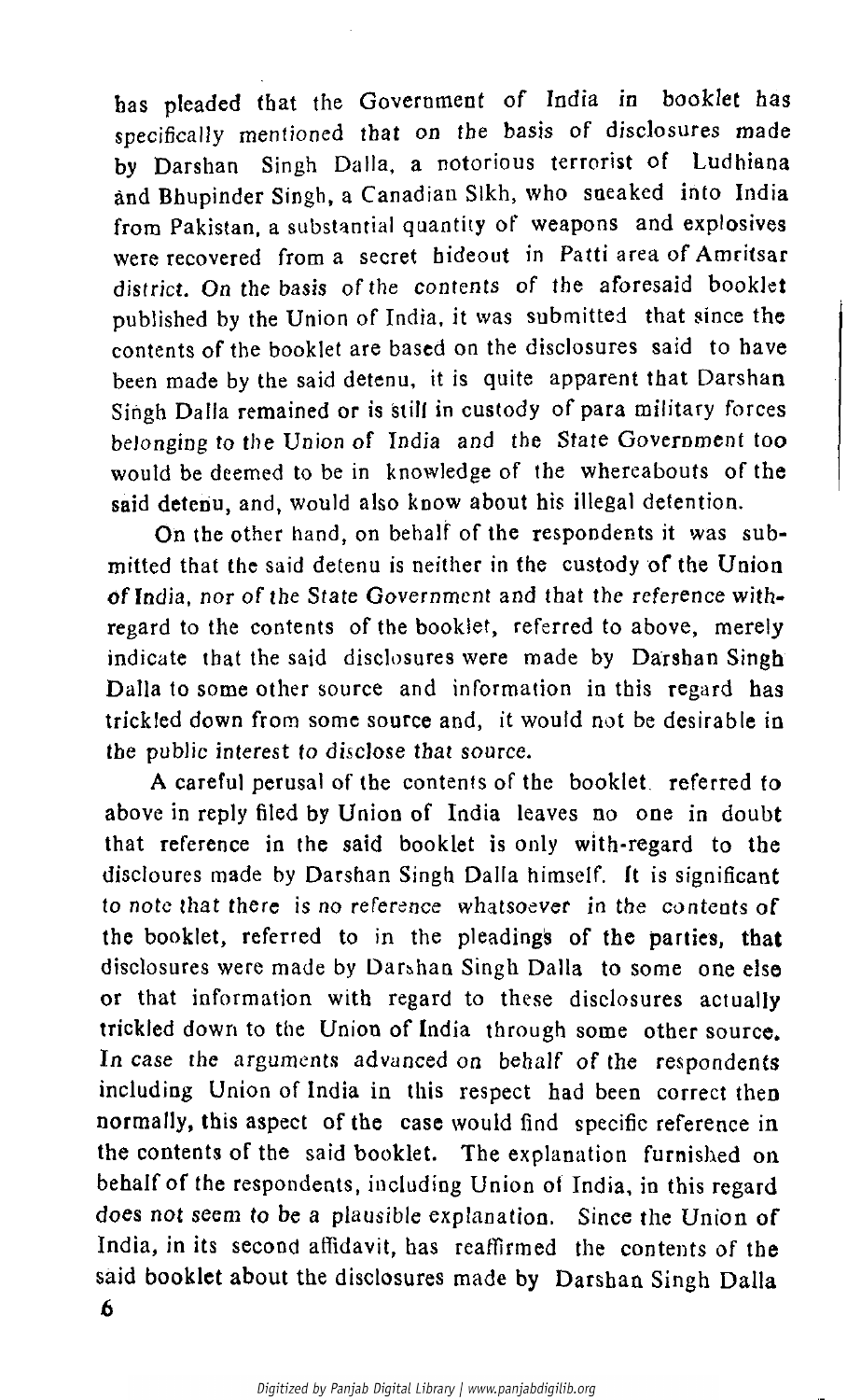on or about 27th/28th of March 1988, it is quite apparent that Darshan Singh Dalla remained in the custody ei(her of the respondents or of the para military forces on or about 27th or 28th of March 1988. This aspect of the case supports the allegations made in the petition that detenu was taken in illegal custody by the Ropar police on 26th of March 1988 or, that subsequently he was sent in the custody of Hoshiarpur police in April 1988. The affidavits of police authorities including that of Senior Superintendent of Police, Ropar, to the contrary cannot be relied upon as correct, in the circumstances of this case. Jn the absence of any specific plea on behalf of the respondents that Darshan Singh Dalla is in legal custody on the basis of registration of a specific criminal case or under preventive detention, the custody of detenu with the respondents would be illegal.

P. H. R. O. regrets the behaviour of the Government of India and the Punjab State. The two appear to have much to conceal from the court as well as from the public. P H.R O. comes to the inescapable conclusion that Darshan Singh Dalla's is a typical case of organised 'disappearance'' of young Sikhs and thier detention in illegal custody, or even extrajudicial elimination.

In the facts and circumstances of this case, neither the Union of India nor the State Government can any more be absolved

from keeping the detenu in illegal custody.

For the foregoing reasons the respondents, both Union of India and Punjab State, are directed to produce Darshan Singh Dalla in this court on 7th of November, 1989.

October 27, 1989. Signed : S. S. Grewal

Judge".

Both the governments disobeyed the court's specific order to. produce the detenu on Nevember 7, 1989. Dalla was not produced on November 7, 1989, or later, till the time of writing the report *on* March 20, 1990

### Appeal to human rights groups

P. H. R. O. requests the judiciary to act with dispatch to punish the guilty in the case. It is a matter of concern that the highe t court in the State of Punjab should have been rendered powerless by the Indian State which is not tired of proclaiming itself as the largest democracy in the world.

P. H. R. O. requests Amnesty International and other human rights groups worldwide to press the Government of India to end criminalisation of the security forces, punish the guilty in the Dalla case, adequately compensate the affected family and release or try Darshan Singh Dalla. o